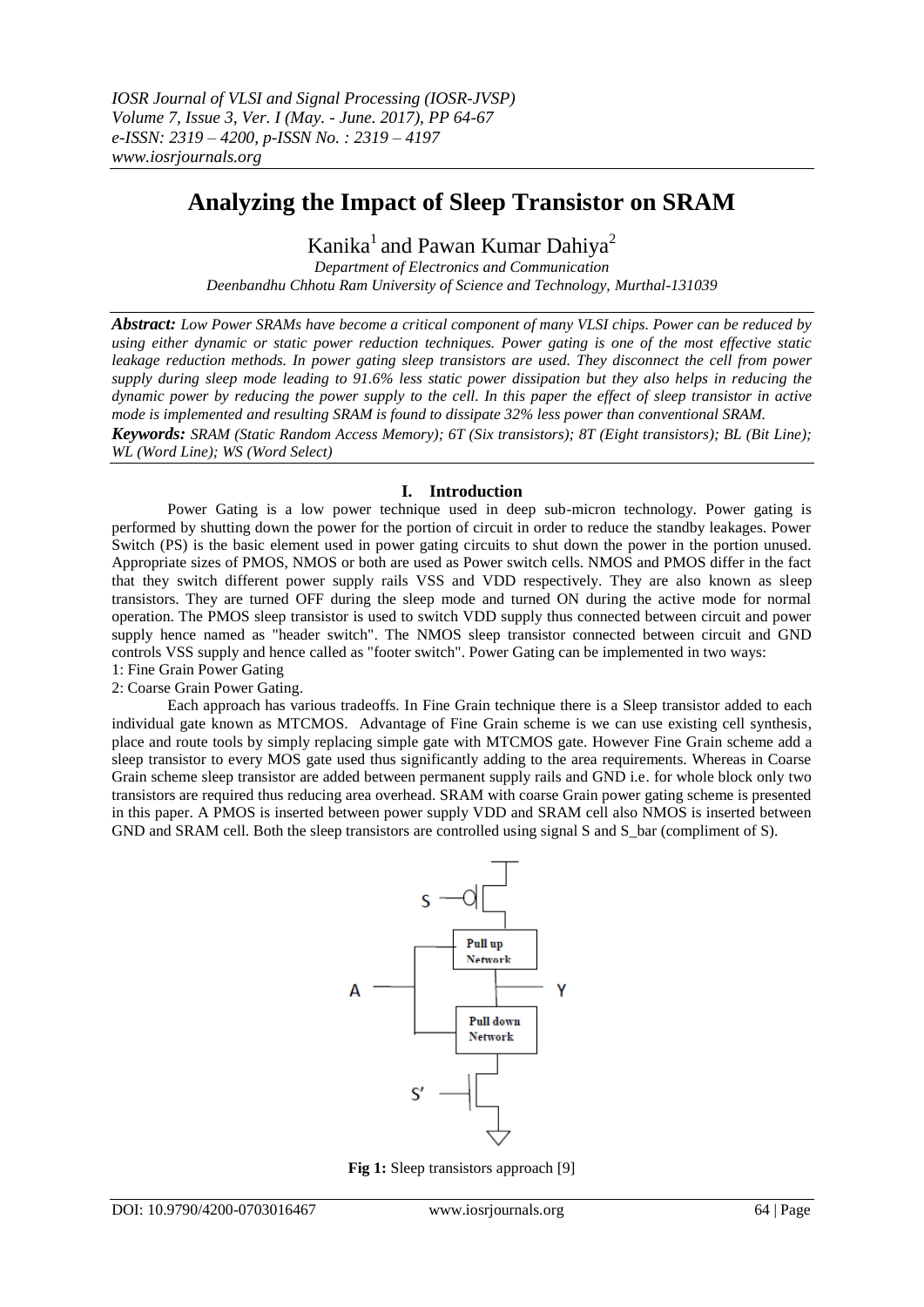Turning OFF the sleep transistor in sleep mode breaks the short circuit path connecting the power supply and ground thus reduces leakages in Sleep mode. They remain ON during active Mode for normal operation. The contribution of this paper is:

- Power gating technique which reduces standby leakage current is studied.
- Effect of sleep transistors in active mode.
- The rest of the paper is organised as under:

In section II, conventional 6T SRAM is studied. Also sleep transistor approach is applied on 6T SRAM. In section III, power estimation is performed and the results are compared. Finally conclusion is drawn in the section IV.

### **II. Conventional 6T SRAM Cell**

Conventional 6T SRAM cell consist of two cross coupled inverter connected to input bitlines using the pass transistors. Wordline (WL) controls these pass transistor enabling them only during read and write operation. Input signal is applied to the bitlines which is passed through the pass transistor to the cell.



Reduction in feature size leads to increased Subthreshold and gate leakages causing a major contribution to static leakages. To reduce this we uses sleep transistor both PMOS and NMOS along with the 6T SRAM cell. They are turned OFF during Standby/Idle mode thus reducing the leakages by 91.6%. But in Active Mode both the sleep transistor are ON which causes a little drop in supply voltage and since power dissipation depends quadratically on VDD thus a reduction in power dissipation is also observed during active mode. In active mode S is lowered to zero such that PMOS is turned ON whereas S\_bar is raised to 1 volt turning NMOS ON.



**Fig 3**(a): Sleep transistor based 6T SRAM. (b): Sleep transistor based 6T SRAM in ACTIVE mode.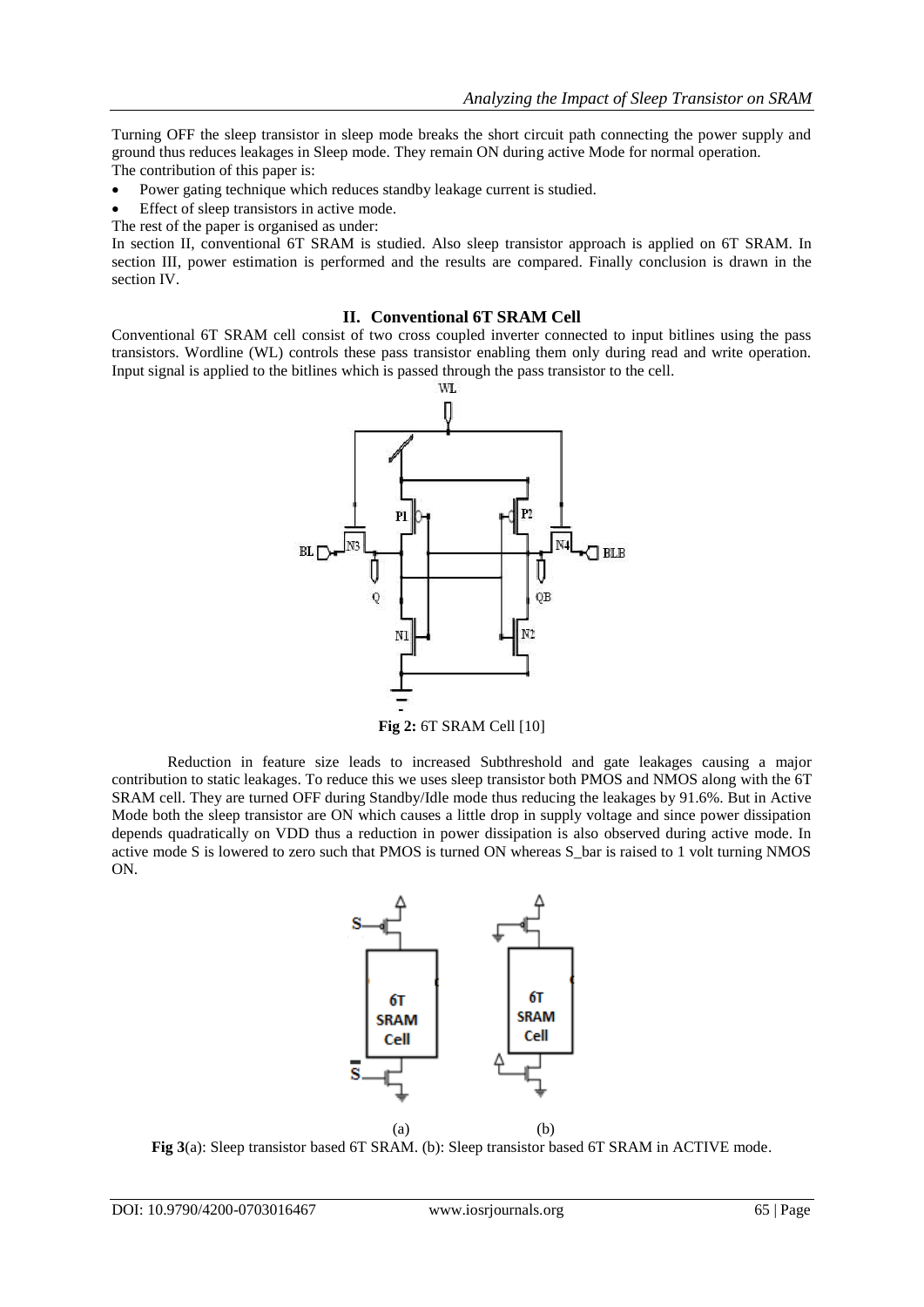# **III. Simulations And Results**

Fig 6 shows the 6T schematic with sleep transistor in active mode whereas Fig 7 shows the simulation output waveform of sleep transistor based 6T SRAM with both the sleep transistor ON for normal operation. Power calculation, Schematic simulation and layout are done on CADENCE VIRTUOSO tool.



**Fig 4:** Schematic of 6T SRAM with sleep transistor in active mode



**Fig 5:** Output simulation waveform of 6T with sleep transistor operated in active mode